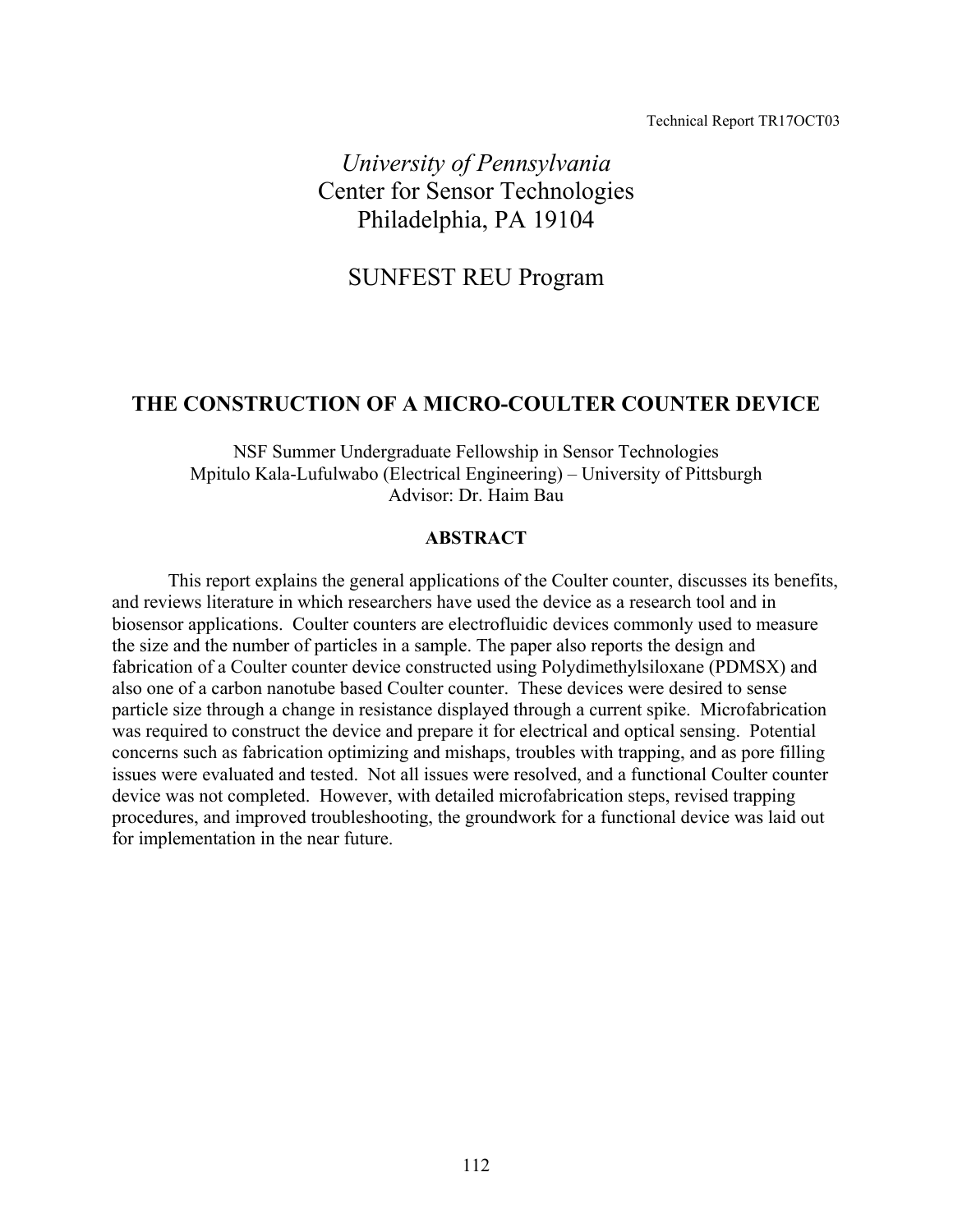## **Table of Contents**

- 1. Introduction<br>2. Background
	- **Background** 
		- 2.1 Coulter Principle
		- 2.2 Resistance Change and Sensor Performance
- 3. Literature Review
	- 3.1 Characterizing Yeast Cells
	- 3.2 Efficiency of Aerosol Samplers
	- 3.3 Implementation as a Biosensor
- 4. EXPERIMENTAL METHODS
	- 4.1 PDMS Device Design
	- 4.1.1 Testing
	- 4.1.2 Results
	- 4.2 Silicon/Glass Wafer Device
	- 4.2.1 Device Design
	- 4.2.2 Testing
	- 4.2.3 Silicon/Glass Wafer
- 5. DISCUSSIONS AND CONCLUSIONS
- 6. ACKNOWLEDGMENTS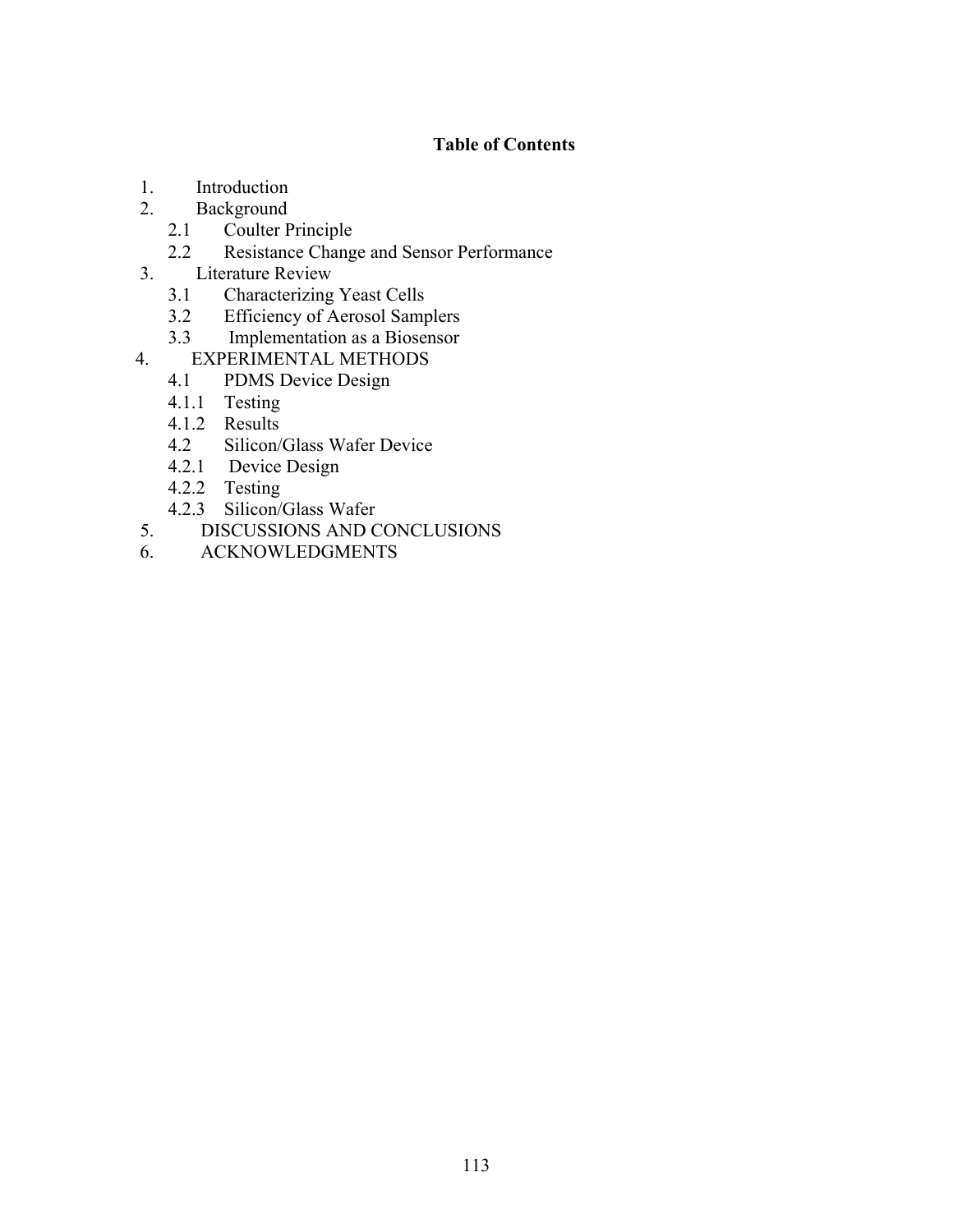### **1. INTRODUCTION**

Science and engineering are being driven by the emerging field of nanotechnology. Many researchers believe that nanoscience may serve as a building block in the development of a sustainable society. One potential nanoscale device is the Coulter counter.

Coulter counters are electrofluidic devices commonly used for measurement of microscopic particles [1] such as in blood sample analysis. The Coulter counter helped revolutionize the complete blood count **(**CBC**)**, the standard initial blood test for a majority of medical practices. Blood quality can be analyzed rapidly, objectively, as well as quantitatively [2].

 The Coulter counter can also be used as a chemical sensor or biosensor. Counters have been readily found capable in the detection of target analytes binding to functionalized nanoparticles. As the analytes bind to the nanoparticles, the visible mass of the particles seems to change and can be readily detected by observing the change in the electric current's magnitude passing through the nanotube or nanopore. Because of the favorable scaling laws in microfluidics, specifically surface-to-volume ratios, it is desirable to scale down the Coulter counter for use as a chemical or biosensor. Minimizing the counter can vastly improve these applications, as well as making procedures more chemically safe, cheaper, and more efficient than ever before [1].

This paper provides an overview of the basic Coulter principle as well as covering some specific device designs and experiments done in an attempt to implement a carbon nanotube based Coulter counter. Coulter counters' use as a research tool and in biosensor applications is also briefly reviewed.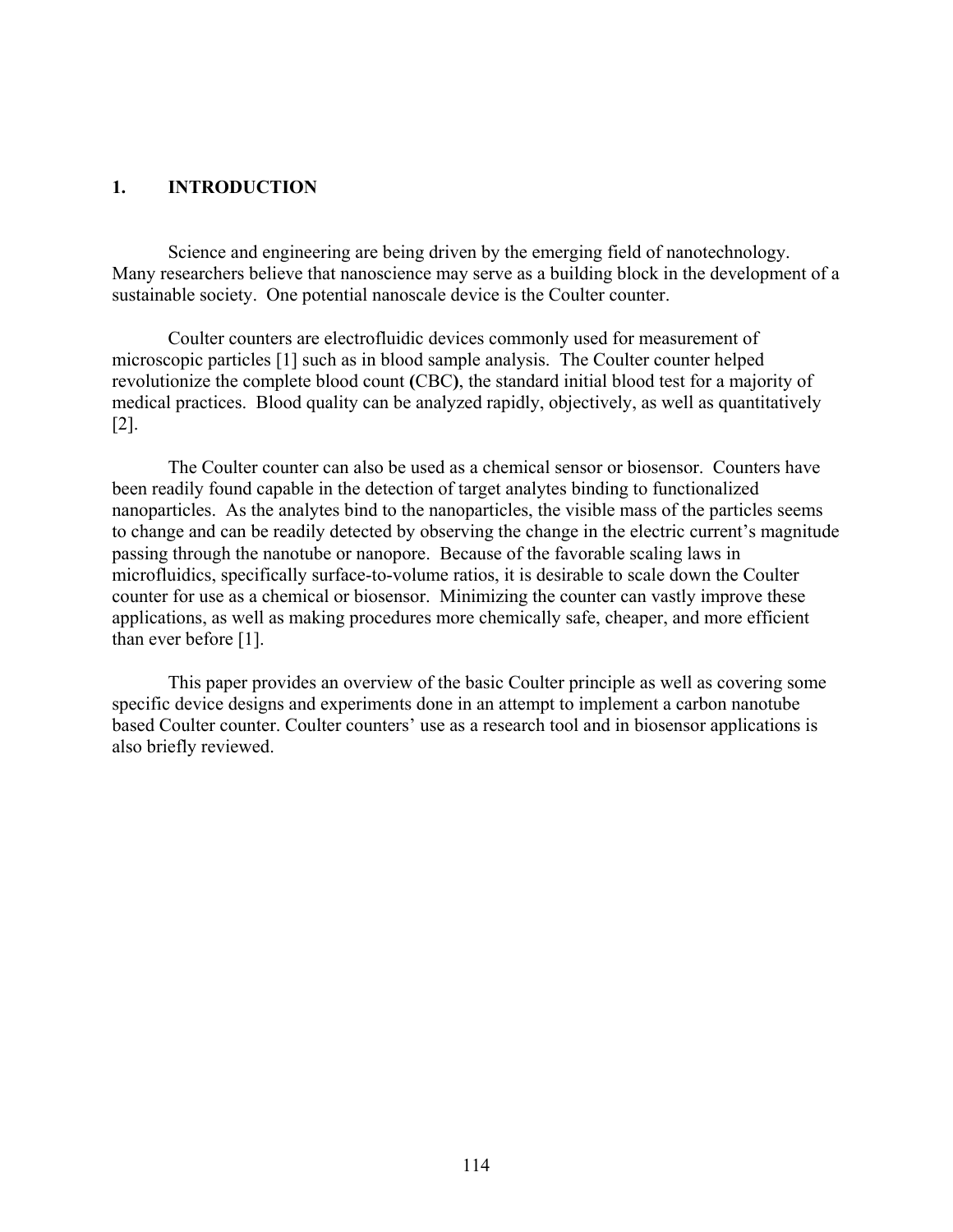### **2. BACKGROUND**

#### **2.1 Coulter Principle**

The Coulter principle is illustrated in Figures 1 and 2.



Figure 1**.** Basic Coulter principle – resistive pulse technique.



Figure 2. Particles in the pore bending the electrical flux lines.

As Figure #1 shows, a dielectric particle immersed in ionic fluid [2] is transferred through a pore by electrophoresis. As the particle enters the pore the ionic current fluctuates (See Figure #2). If the dominant resistance in the system is the pore, this can be modeled as two resistors in parallel; otherwise the resistance with the particle in the pore will be greater. The resistance in Figure 2a will be significantly less than the resistance in Figure 2b. The change in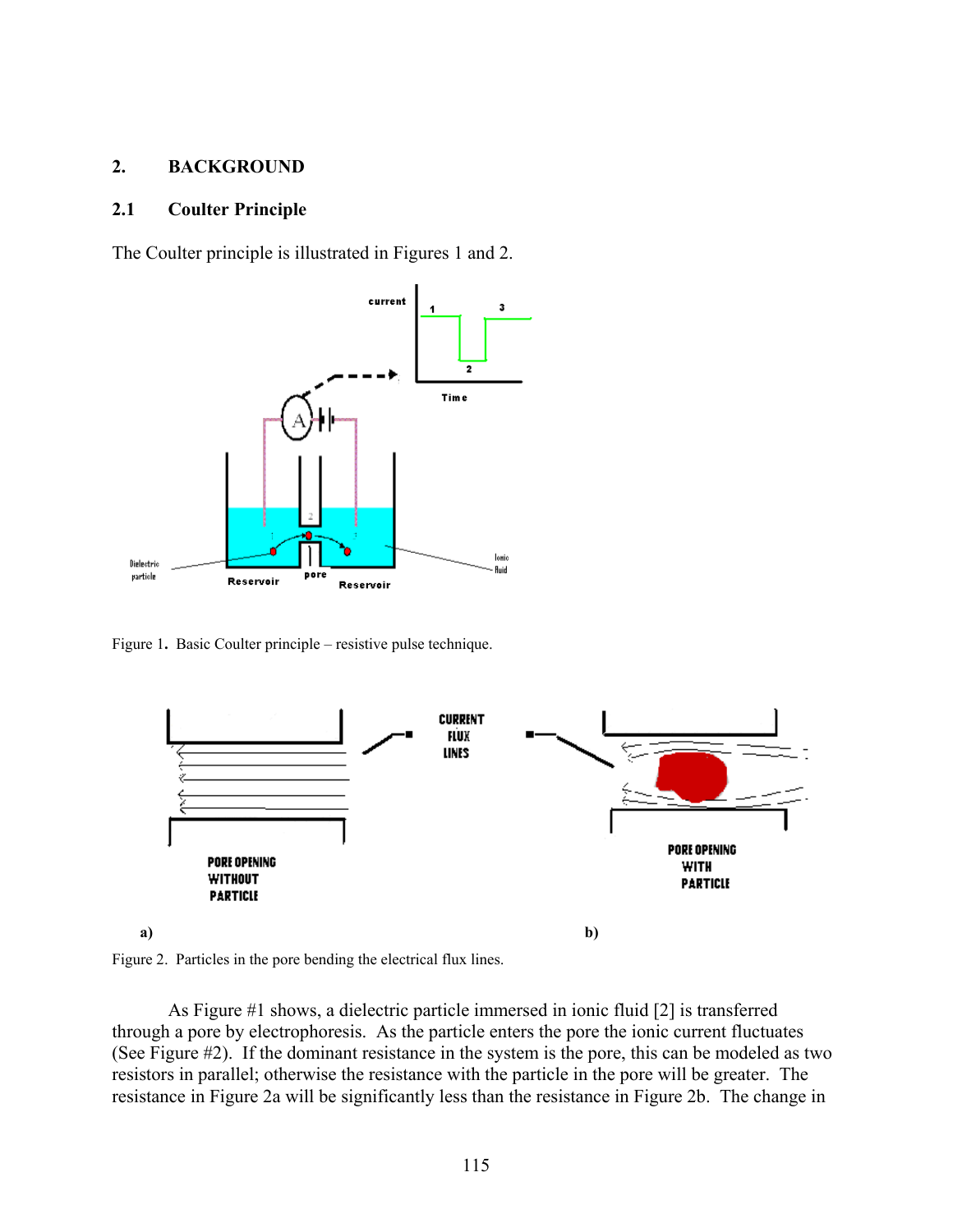resistance will appear as a current or resistance spike. The magnitude can be used to determine the volume of the particle [3].

The relationship between ∆ resistance and volume can be expressed mathematically using equation 1:

$$
\Delta R = \frac{-2\rho_f \pi^2}{A} \int_0^b \frac{(b^2 - l^2)}{\left[1 - \frac{\pi(b^2 - l^2)}{A}\right]} dl = -\frac{4\rho_f}{\pi D} \left[ \frac{\sin^{-1}(d/D)}{\sqrt{1 - (d/D)^2}} - \frac{d}{D} \right]
$$

Where  $\rho_f$  = electrical resistance of the fluid, D = diameter of pore, and d = diameter of particles.

## **2.2 Resistance change and sensor performance**

With other conditions such as noise, a device is assumed able to detect only approximately five percent of change in resistance. Figure #3 displays the resistance change in the pore with the addition of about 20 nm in diameter to the particle. For this test, it is assumed that the ratio of the pore diameter and particle diameter will be constant, 2 to 1.



Figure 3: Shows how smaller-sized particles provide a greater resistance difference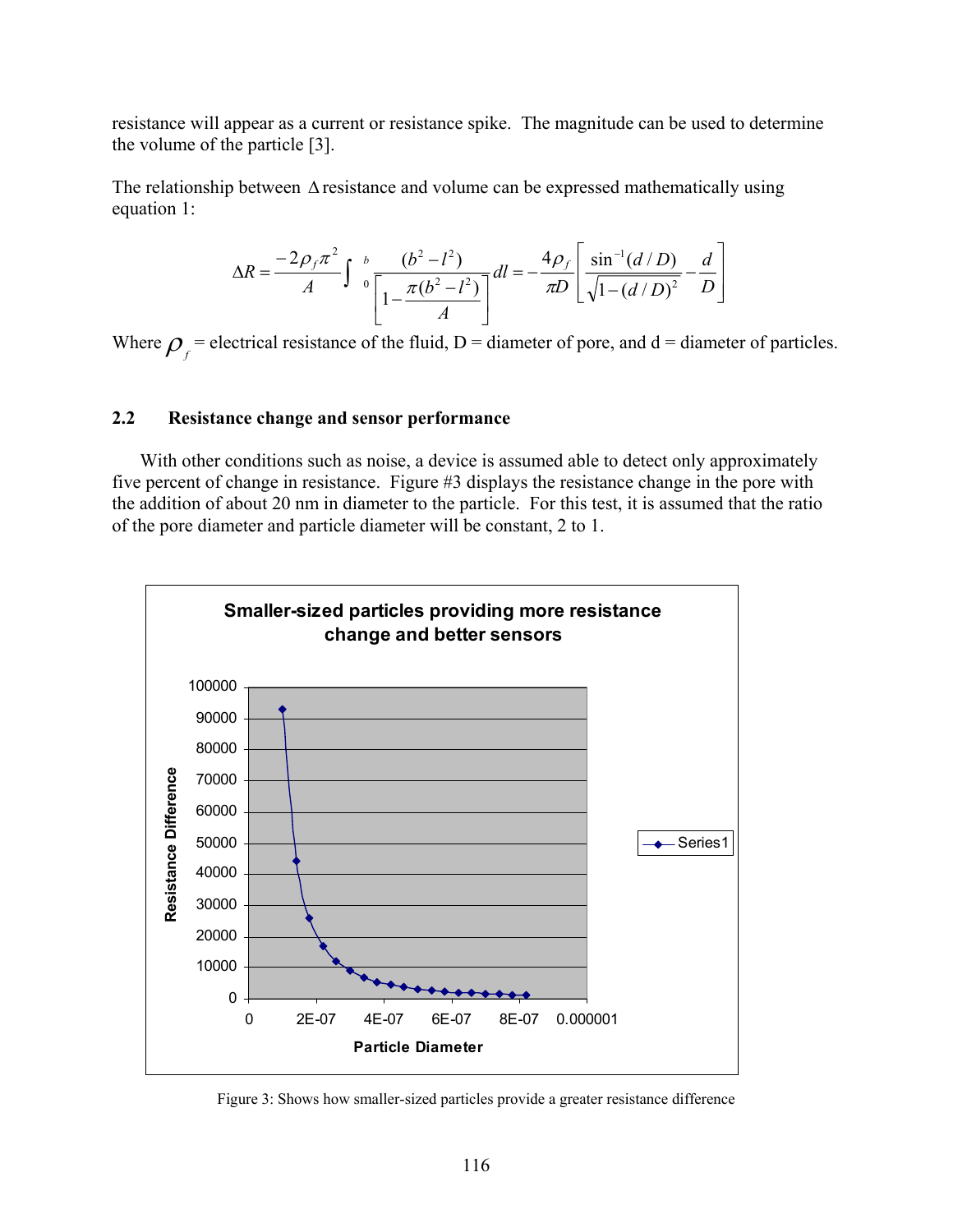The size of particles counted must be comparable to the size of the pore used in order for detection to occur [4]. Figure #4 shows how the surface to volume ratio exponentially increases as the particle size decreases. To obtain the surface area to volume ratio, the equations for surface area and volume were used:

Surface Area = 
$$
4 \times \pi \times Radius^2
$$

Volume = 
$$
\frac{4}{3} \times \pi \times radius^3
$$
  

$$
\frac{4 \times \pi \times Radius^2}{\frac{4}{3} \times \pi \times Radius^3} = \frac{3}{Radius}
$$



Figure 4: Smaller particles have greater surface to volume ratios

As the radius approaches infinity the surface-to-volume ratio approaches zero, while as the radius approaches zero, the surface-to-volume ratio approaches infinity.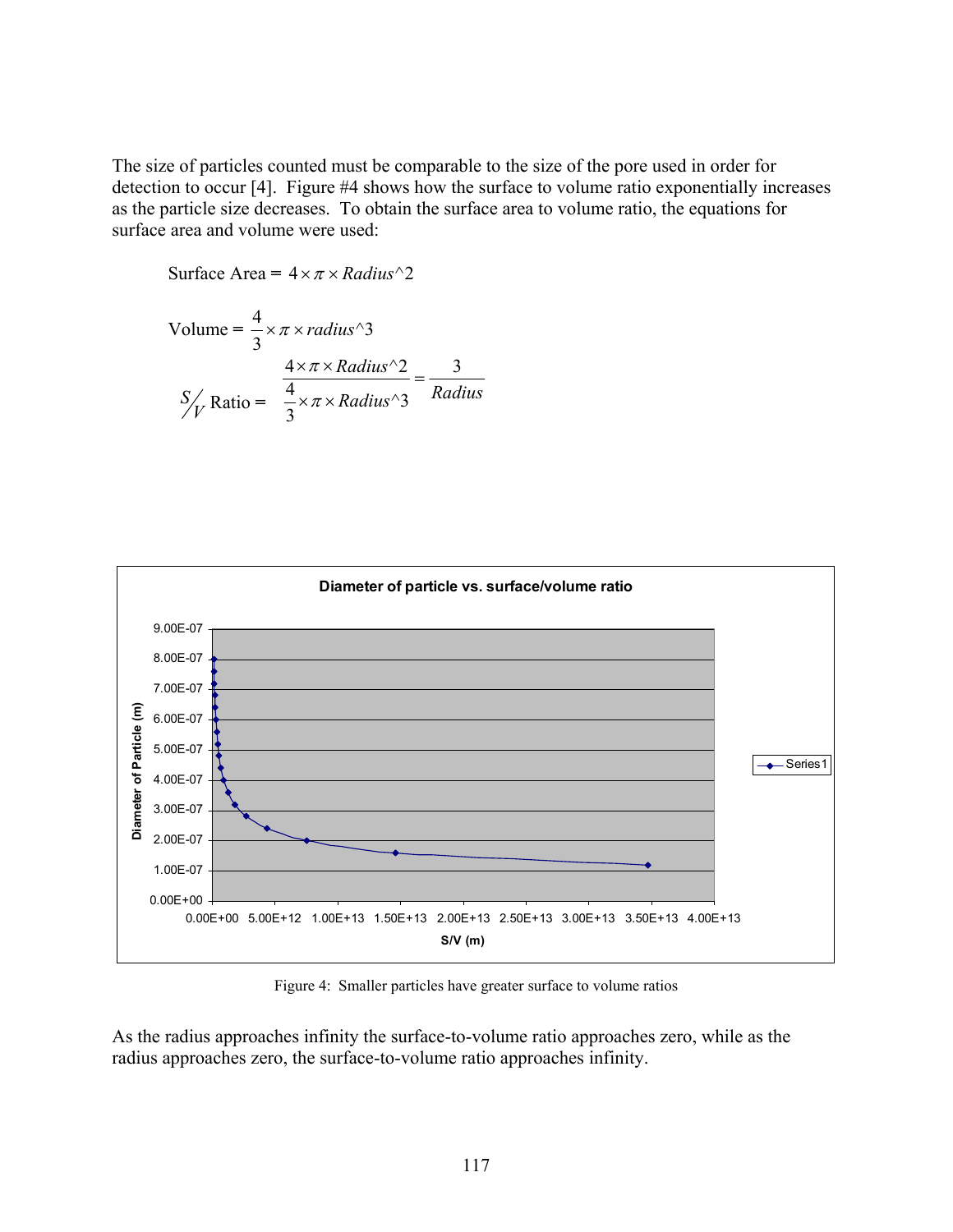As Figure #4 shows, the particles with the smaller diameter have greater slopes in their resistance, while the larger-sized particles have a change in resistance that tends to flatten out, thus showing that the smaller particles are the only ones whose resistance will change by more than five percent. The data from these graphs clearly show that the resistance is greatly affected by the volume of the particle that enters the pore. Figures # 3 and 4 show that the smaller particles have a greater surface-to-volume ratio, and thus a greater change in resistance. The charts are combined in figure #5 to display the connection more clearly. This supports the notion that particle volume plays an essential role in resistivity.



## **Nanoscale advantages in s/v ratio and sensor capabilities**

Figure 5: Particle volume playing a key role in s/v ratio and resistivity

## **3. Literature Review**

The Coulter counter has been used in biosensor applications with particle sizes as small as 50 nm in diameter. These counters have been used for everything from blood analysis, to counting biological cells and colloidal particles, to recording debris number in cell tissue [5]; to even evaluating mass transport rates through nanoporous materials [6]. The smaller the tube's (pore) diameter the greater the device's sensitivity. Researchers predict that further reduction in pore size will allow them to build Coulter counters that can detect large polymeric molecules such as antibodies and viruses. Along with its other benefits, including simple construction, rapid production with good reproducibility, and miniaturization, counters will create many new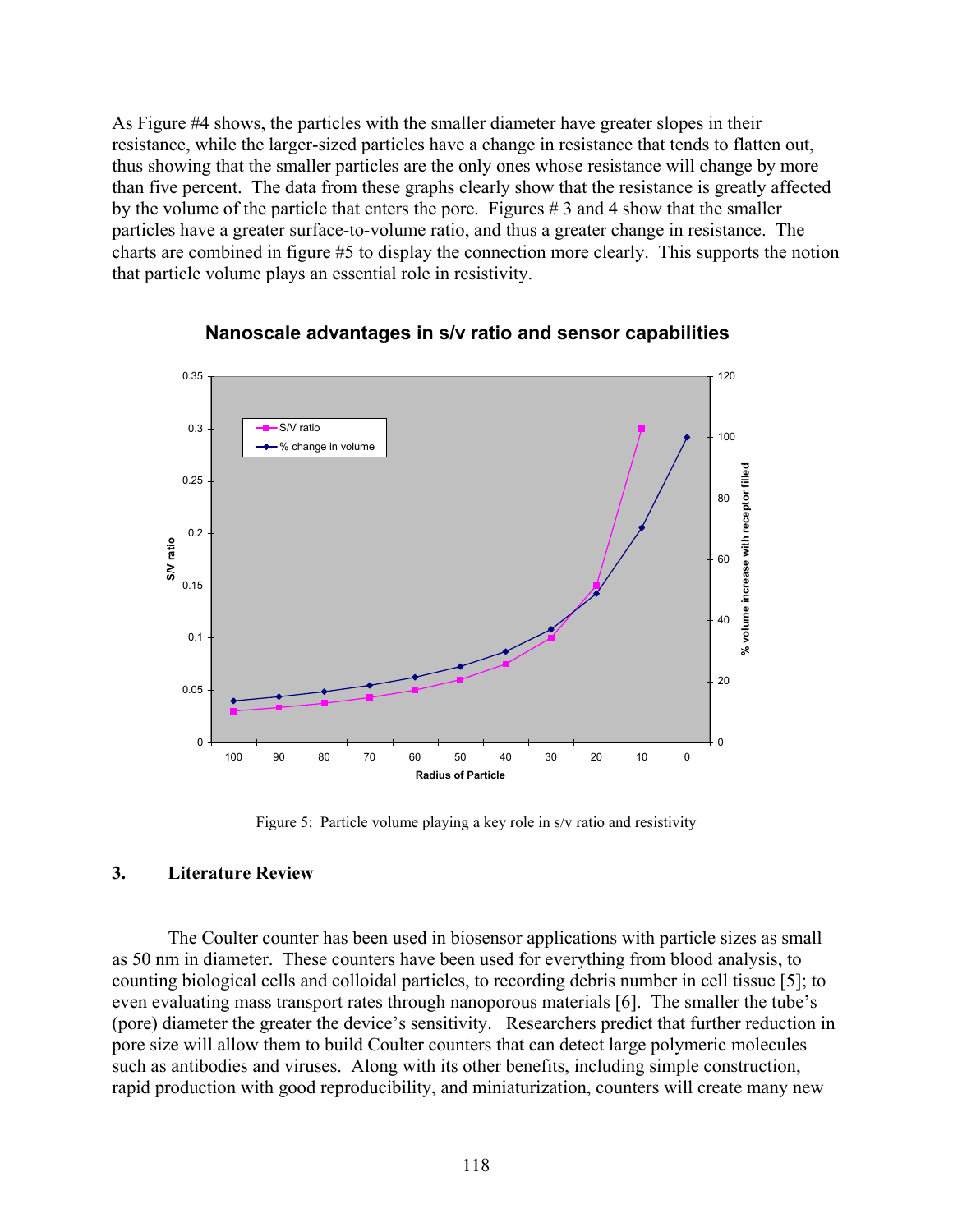opportunities because many proteins, polysaccharides, and DNA do not have the electrochemical properties or are too small to be detected by available analytic mechanisms.

Various groups used Coulter counters as research tools and attempted to implement Coulter counters as biosensors. The counter produced among the most effective results for their tests. A few of the more significant studies are described below.

## **3.1 Characterizing Yeast Cells**

In a 1997 study, Teeraoatar Srinorakutara [7] at the Thailand Institute of Scientific Research used the Coulter counter to find the cell wall thickness and cell diameter of yeast cells. This experiment involved comparing the yeast cell size distributions using the counter to the size obtained using image analysis. The results showed that although the mean cell diameter could be effectively measured using either image analysis or Coulter counting. Coulter counters were more efficient, because of the simplicity of the device, the mass transport and number capabilities, and its ability to render fast, accurate results. Any direct effects of vacuolation on the cell diameter, such as changing the resistance of the cell, were thought to be small. This theory proved consistent with the notion that volume is proportional to the pulse height and response of the instrument, as there is extremely little effect of particle resistivity on the diameter of the cell.

## **3.2 Efficiency of Aerosol Samplers**

 P. Gorner, R. Wrobel, and J.-F. Fabries of the National Institute of Research and Security in France [8] used a Coulter counter to measure the efficiency of aerosol samplers. Aerosol samplers measure the concentration of health-related aerosol fractions in work areas. They must satisfy the international requirements of sampling performance, including the penetration efficiencies for inhalable dust laid down by such hygiene organizations as the International Standards Organization in Geneva. The efficiency is normally measured and determined by comparing the ratio of concentration of sampled and referenced aerosols, as a function of particle aerodynamic diameter which is usually measured by time of flight method. However, for their case of high speed winds, normally a few meters per second, high sampler flow rates, or coarser particles, the researchers used the Coulter counter method. First, the test aerosol was generated, and then neutralized and weighed. The particles were recovered in an electrolytic solution with some surface active agent added. The electrolytic particles were forced through a calibrated pore using platinum electrodes on each side. The penetration efficiency data for the sample were also assessed compared using the time of flight method. The experiment determined that the Coulter counter produced comparable results but was slightly more effective than the time of flight method in determining the efficiency of aerosol samplers [6].

## **3.3 Implementation as a Biosensor**

O.A. Saleh and L.L Sohn of Princeton University [2] implemented the Coulter counter as a biosensor. They fabricated a microchip counter on a substrate made of quartz, and used it to try to detect individual nanoscale colloidal particles that had a sensitivity in proportion to the size of each individual particle. The device was able to sense colloids as small as 87 nm in diameter,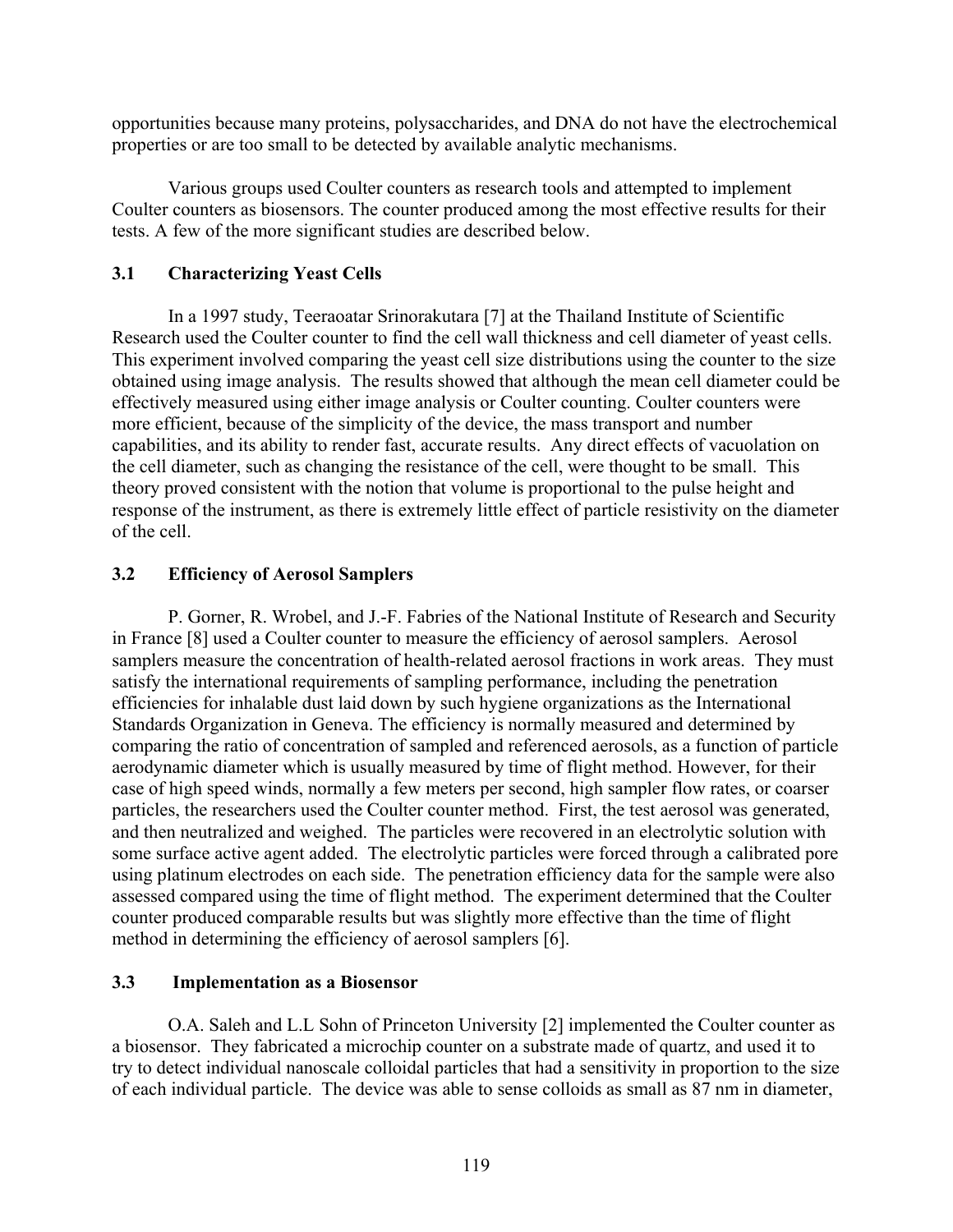and to also discriminate among colloids whose diameters differed by less than 10%. Consistent with the Coulter principle, the researchers performed a test in which four electrodes were patterned across the reservoirs, followed by small samples of platinum in an electron beam evaporator for conductive purposes. The tests were done using solutions of colloids of various diameters and varied applied voltage. It was found that the downward current pulses were inversely proportional as the applied voltage, as was expected. When the experimental data were compared to the predicted data, the measured and calculated values were found to be comparable. By further reducing pore sizes, the researchers concluded, their device would be applicable for measuring macromolecules, including DNA and proteins [2].

#### **4**. **EXPERIMENTAL METHODS**

This section reports on efforts to fabricate and implement a Coulter counter device. Discussed are two methods used: PDMS Coulter counter devices and a microfabricated device using both glass or silicon wafer chips and carbon nanotubes.

#### **4.1 PDMS Device Design**

The first device was basic in design. It contained a 2 micron inner diameter tube, which served as the pore. The outer coating of the tube was melted away by a Bunsen burner, enabling the pore to be transparent. Two small tops were to be taken, preferably saucer-style plastic tops. The tops, equal in size, served as the reservoirs in which the particles were submerged. A drill containing a bit designated for plastic materials was used. One tiny hole penetrating each top was drilled. After the tube was connected to the tops, the device was sealed with a silicone coated material called polydimethylsiloxane (Dow Corning Corp.), PDMS, made by mixing a 10 to 1 ratio of the PDMS material with its curing agent. The PDMS was placed in a vacuum in order to remove the air bubbles and was then cured. It generally takes 16-24 hours for the PDMS to cure in air, but with heat applied it cures quicker. After about two hours the still liquid PDMS was poured onto the device and allowed to cure on it. When the PDMS had finally cured, the micron tube was removed, thus leaving a small channel imbedded in the PDMS layer. Next the caps were removed as well, leaving two reservoirs overtop a thin PDMS coat. What remained were two reservoirs connected to a channel, similar to the one displayed in figure #6.



Figure 6. Model of Coulter counter device, similar to the one designed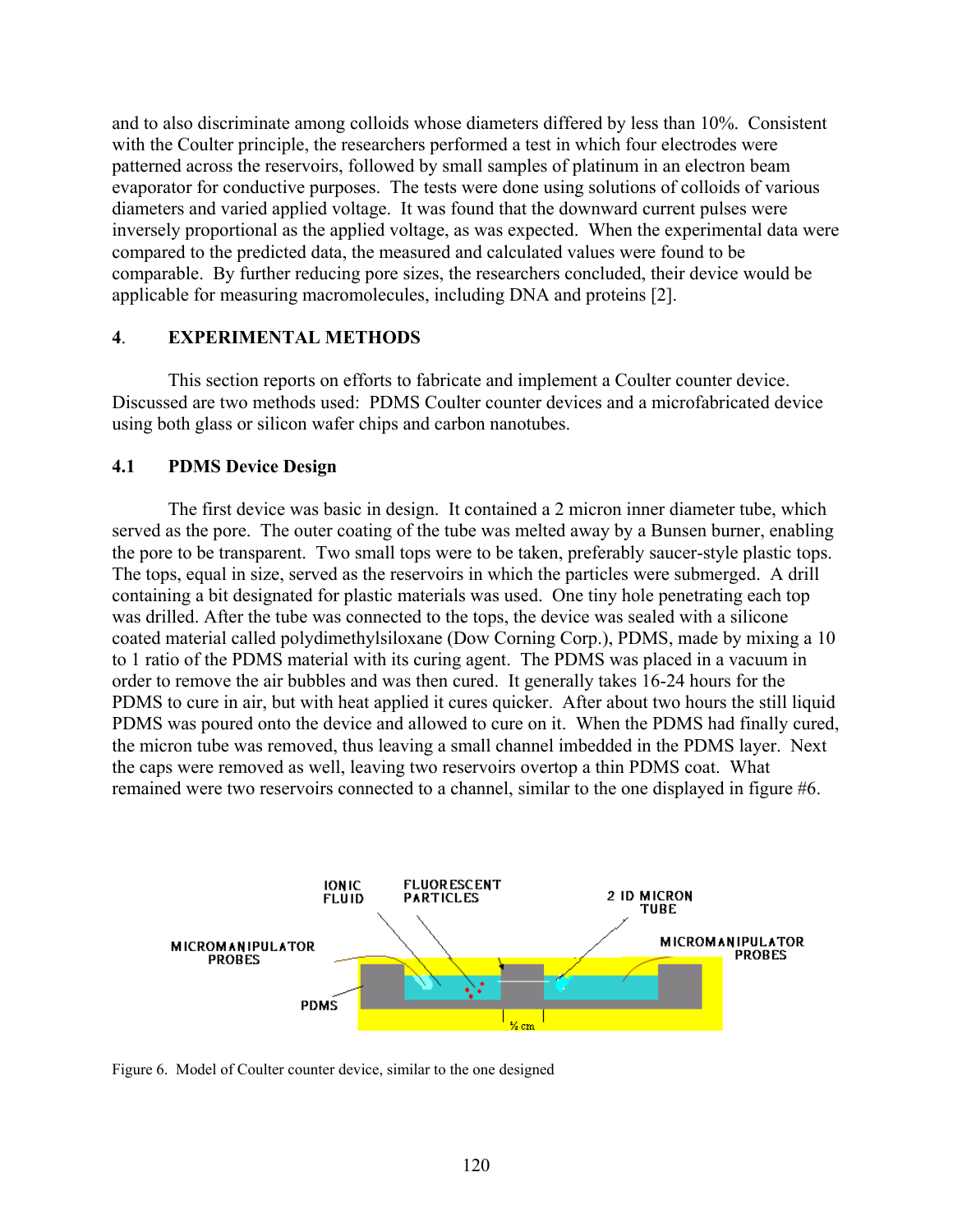## **4.1.1 Testing**

For the PDMS device, fluorescent particles were placed into one of the reservoirs, which contained an electrolytic solution, so that the particles could be viewed optically in the pore. Attached at opposite ends of the pore were electrodes attached to micromanipulator probes. The probes were connected to an AC field power source; thus, when the power was turned on, an electric field within the pore was to be created. The voltage between these two fluidic reservoirs was to drive electroosmotic flow, and the fluorescent particles were to be transported by electrophoresis. The voltage needed to drive the particles through was then applied. An arbitrary potential of 10 volts was selected. The fluorescent particles were thus supposed to be viewed traveling through and out of the pore. If the particles were too small to be observed by the naked eye, a microscope would then be used and the device would be constructed under the microscopic lens and viewed at a necessary magnification.

## **4.1.2 Results**

The PDMS device encountered a significant number of problems and therefore was disregarded over time. The first device was faulty in that the PDMS did not cure properly. There were many bubbles within the device, especially near the opening of the pore. The PDMS was also not solid in some areas. Several attempts were made to properly cure the PDMS as well as vacuum out any bubbles that arose during the curing stages. These attempts finally provided successful results. However, after the device was made, problems developed when filling the pore. As the particles were poured into the reservoir containing water and a hydrolytic solution, a 10 volt potential was applied. Neither the particles nor any liquid traveled through the pore, nor did any liquid. Tinkering with the voltage appeared to have no real effects on the device. Something within the pore was not allowing for transport, perhaps an air bubble. After weeks testing out possible solutions, the use of a PDMS device was halted and a silicon/glass device was introduced.

## **4.2 Silicon/Glass Wafer Device**

Other Coulter counter devices used in the experiment employed glass or silicon wafer chips in the microfabrication of a functional device. The fabrication of these devices meshed customary microfabrication techniques with the dielectrophoretic trapping of single carbon multi-walled nanotubes.

## **4.2.1 Device Design**

The first step in designing the device used a p-type silicon wafer. The wafer was cleaned with acetone and isoproponal. A small 1 micron layer of silicon dioxide  $(SiO<sub>2</sub>)$  was applied to the top of the silicon. The  $SiO<sub>2</sub>$  layer serves as a thermal insulator for the chip, preventing heat or electrons from reflecting off the surface. With the use of an electron-beam machine, gold was then evaporated on the chip. The wafer is placed in a sealed, vacuumed chamber where a beam of electrons strikes a mound of gold and then evaporates gold onto the wafer. A layer of nickel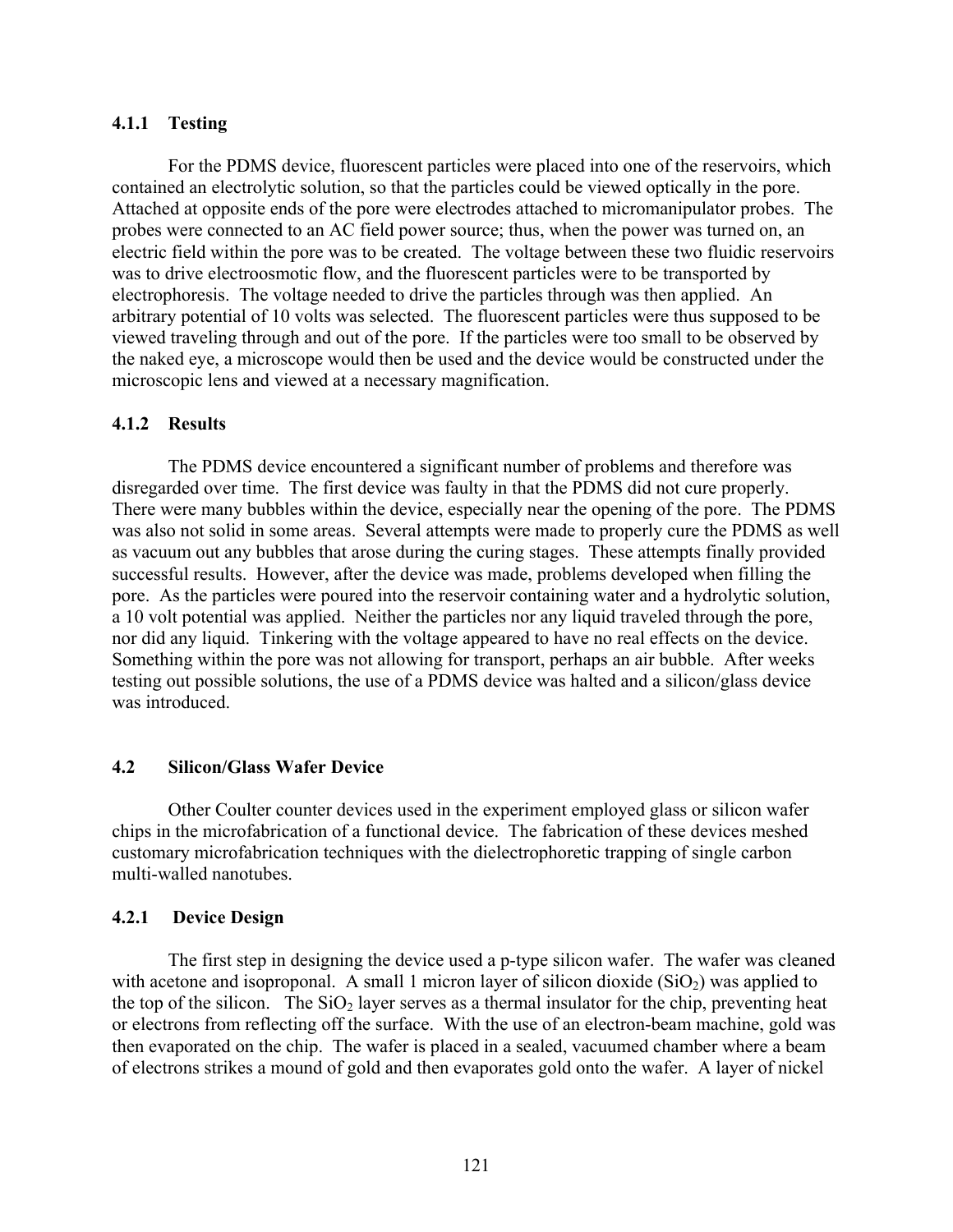chromium was also applied on top to serve as an electrical insulator. The chip is then ready for the photolithography process.

 Photolithography is a process of transferring geometric shapes on a mask to the surface of a substrate [9], in this case glass. The first step was to chemically clean the chip and remove any remnants of organic, ionic, and metal impurities from the chip as well as any other unwanted residue. Once again cleaning was done by applying acetone, water, and isoproponal. Positive photoresist was then added to the surface of the chip. High-speed spin coating was performed to apply the photoresist. The chips were spun at 5000 rpms for approximately 25 seconds. The chip is then soft baked on a heater for approximately 4 minutes to remove almost all of the solvents from the photoresist coating. The chip is then ready for exposing.

 The positive resist was exposed with ultraviolet light wherever underlying matter was removed. The chip was then aligned with a mask, a square glass plate with geometric-shaped designs on the surface. The mask was put in contact with the gold plate and exposed to UV light for 21 seconds, in this case. The photoresist has properties that allow the contents of the mask to be transferred onto the gold plate. After exposure the plate was developed for approximately 45 seconds in photoresist developer. The chip was immersed in water and dried. It was then hard baked in order to harden the photoresist and improve adhesion. Next a wet-etching technique was used to remove the nickel chromium layer from the chip. What remained was a chip with gold-patterned electrodes. Finally the chip was dipped into a positive resist stripper for a minute and then into water.

After the gold electrodes were patterned onto the chip, multi-walled carbon nanotubes were prepared. These commercially available carbon nanotubes were treated with heat and suspended in a mixture of Isoproponal and  $H_2O$ . The tubes were then placed in an ultrasonic machine for approximately a half hour, in order to break apart the tube bundles. The tubes were then once again suspended in the mixture and put in the ultrasonic machine for another half hour. The tubes were then trapped onto the chips using dielectrophoresis. The dielectrophoretic process involved connecting an oscilloscope, frequency generator, resistor, and voltmeter to a probe station. Although many trials and experiments were done using various voltages and frequencies, for one trial a peak-to-peak voltage of 15 VAC was applied as well as a 2 MHz frequency for approximately one minute. Examples of other trials included 3 VAC, 2MHz for 1 minute, and 18 VAC, 2MHz for 5 minutes. Micromanipulator probes were attached to each of the isolated electrodes. The gap spacing differed with the varying experiments, anywhere from 4 microns to 15 microns in length. After the power source was turned on the CNT solution was poured in between the two remote trapping electrodes. The tubes were then trapped in between those electrodes. With the 4 micron gap spacing an efficient single tube was produced.

 Next, SU-8 reservoirs were placed around the tube ends with a mask that was superimposed with the previous mask. SU-8, a negative toned, thick, chemically amplified photoresist, had to be fabricated onto the chip. The substrate was cleaned and dried, and then a coat of SU-8 was spun onto the chip at 5000 rpms for 25 seconds. The chip was then soft baked at 65 ºC on a hot plate for one minute and then 95 ºC for five minutes in order to evaporate the solvent. After heating, the chip was exposed, with the new mask superimposed on the old mask, for approximately 42 seconds. Alignment marks on the masks made it easy to line up the two masks appropriately. After exposing, the chip was placed on the hot plate for one minute at 65<sup>°</sup> and five minutes at 95 ºC once again for post baking. The chip was then submerged in MicroChem SU-8 Developer (five parts water, one part developer) for one minute. After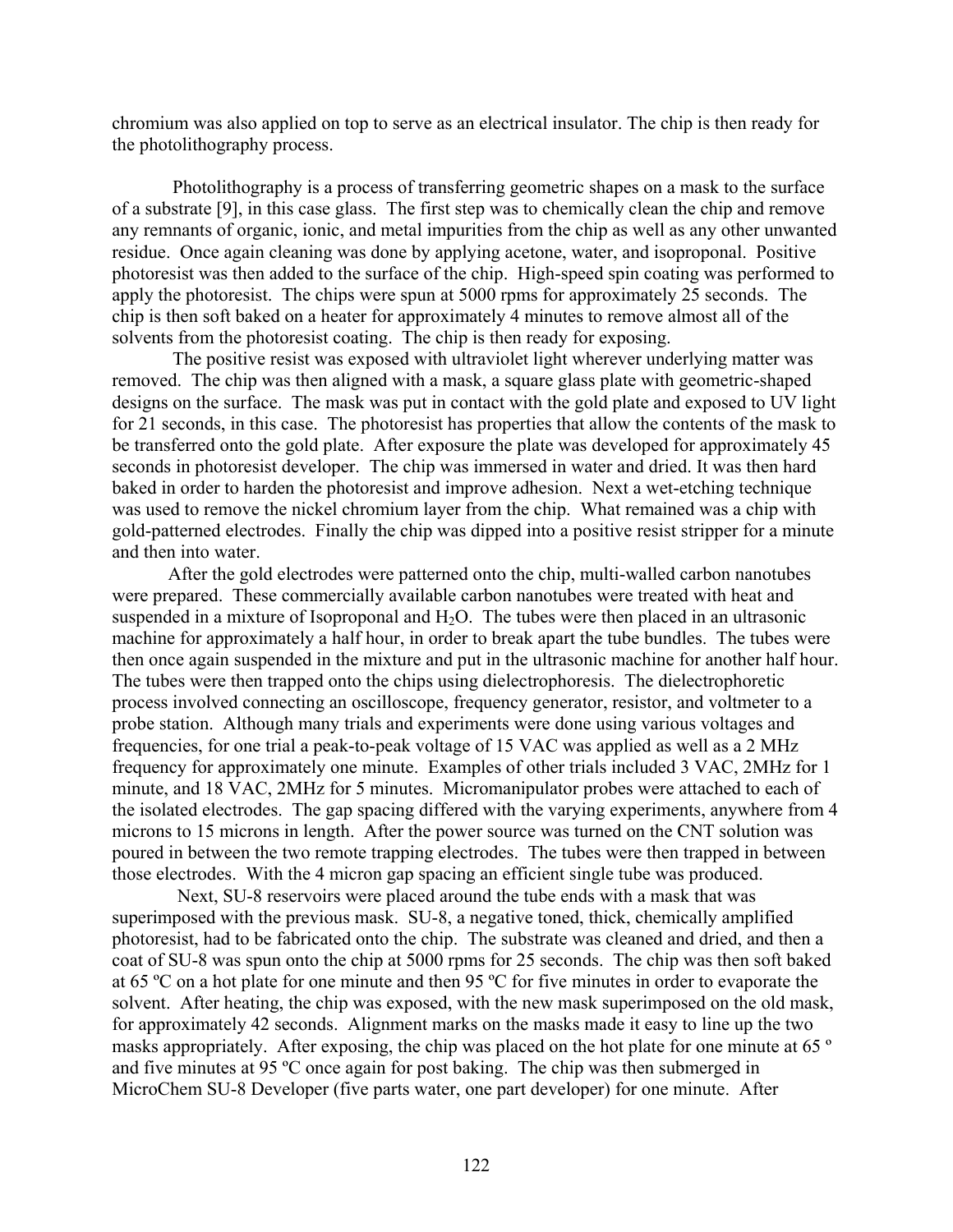developing the chip should be rinsed with water and air-dried. An SU-8 reservoir sidewall reservoir was patterned around the carbon nanotube endings and the gold electrodes. The device was then ready for testing.



Figure 7. Gold electrodes in  $SiO<sub>2</sub>$  (MEAM laboratory University of Penn)



Figure 8. fabricated Coulter Counter device

## **4.2.2 Testing**

The silicon wafers were to be tested electrically by measuring a change in resistance when the particles entered the pore. When the particle passed through the pore a current spike was intended to formulate. The carbon nanotubes that were trapped onto the chip were to then have spherical particles 49 nm in diameter driven through them. The particles are immersed in conductive fluid and then poured onto the substrate. They particles are suspended in the SU-8 reservoirs and once a potential was turned on they were to migrate through the pore. Attached to the device was a computer running a Matlab program that was to measure the current throughout the procedure.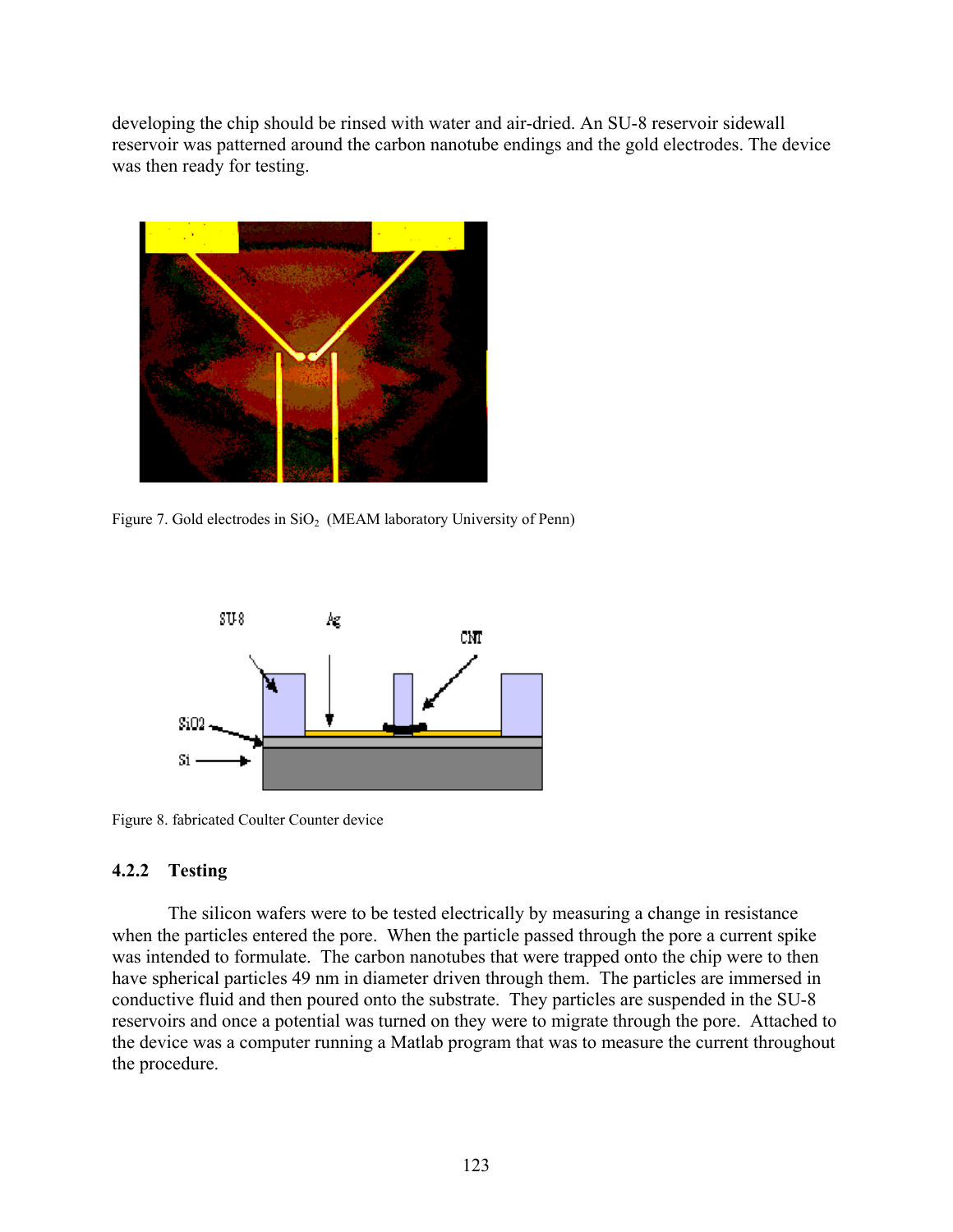### **4.2.3 Silicon/Glass Wafer**

Trying to create the Coulter counter device using a silicon chip did not produce desired results. There was a problem with adhesion of the SU-8 onto the substrate as well as scum and other undesired particles forming on the chip. Methods were explored to remove such residue without damaging the chip altogether, and one seemed to work. The silicon wafer was dipped in a solution of hydrofluoric acid, which etched off a layer of oxide and therefore lifted off the scum with the oxide. This process was very effective and had very little effect on the chip. The next problem was the nanotubes trapping in between the electrodes. Clustered tubes and tubules not connecting to both electrodes continuously occurred, especially with an increased gap space and a higher potential. It is possible that the problem originated all the way from microfabrication. When wet etching was performed to remove the unwanted nickel chromium layer, the layer would be removed but some of the gold electrodes would be undercut and be etched away also, resulting in an increased and undesirable spacing of the electrodes.

 The desired single tube was finally obtained with the specific 4 micron gap spacing of this chip. Once the tube was trapped, the test of driving particles and fluid through the pore commenced. The problem of tube filling also occurred with this device. The particles seemed to not be traveling through the pore. When trying to detect a current spike, the Matlab program did not perform enough readings per second. Also, when the current-voltage characteristics were measured there was relatively no change before and after the power was turned on. This in essence showed that the Coulter counter was not functioning. Flourescent particles were then poured onto the substrate and observed in a microscope. The particles looked to be trapped at the opening of the tube. Reducing the surface tension and contact angle of the pore and the particle by applying SDS detergent produced relatively no change in results.

## **5. DISCUSSIONS AND CONCLUSIONS**

Although the Coulter counter devices did not work to the desired specification, some strides were made that suggest a functional device will be created in the near future. Extensive trial and error methods in fabrication as well as in testing have pinpointed prospective problems as well as changed and perfected specific techniques. For future tests, it will be necessary to measure the resistance of the pore before and after filling in order to determine if the Coulter counter is working properly. The numerous tests performed will make it easier to attack the operation from various angles in the future. Fabrication of the devices has been made simpler because of the different methods used in construction. Applications such as making the bake time 4 minutes instead of 2 minutes, spinning a specific layer of SU-8 on the chip, and curing the PDMS at specific temperatures, have all contributed to simplifying future experiments. When fluid and particles are properly filling the pore of the device, experiments characterizing and identifying particles will be possible.

## **6. ACKNOWLEDGMENTS**

I would like to thank SUNFEST for selecting me to participate in such a beneficial program. I would like to thank my mentor, Michael Riegelman for all the help and guidance he has provided during the 10-week program. I would also like to thank my advisor, Dr. Haim Bau,